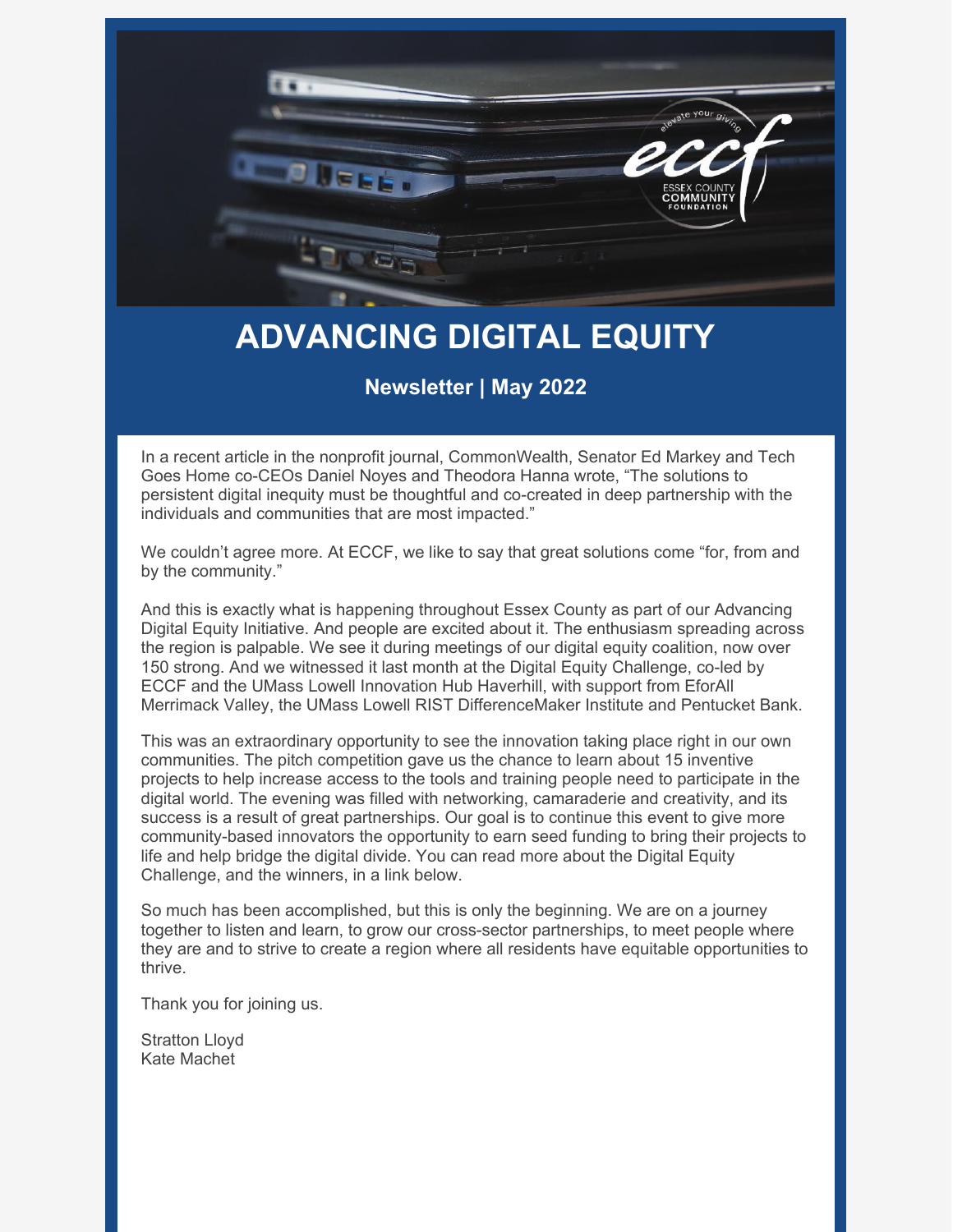

Stratton Lloyd Executive Vice President & COO



Kate Machet Director of Strategic Initiatives

#### **News and Updates from ECCF**

**ECCF, Tech Goes Home, The Philanthropic Initiative Talk Digital Equity at National Conference** May 27, 2022 | ECCF Press Release



Earlier this month, ECCF and its partners, Tech Goes Home and The Philanthropic Initiative, were selected to speak about Advancing Digital Equity at the Grantmakers for Effective Organizations' 2022 National Conference in Chicago. The trio spoke about the collaborative work to bridge the digital divide in Essex County through systems change, a model ECCF applies to all its community leadership work.

Read the full [article.](https://www.eccf.org/blog/2022/05/27/eccf-tech-goes-home-the-philanthropic-initiative-talk-digital-equity-at-national-conference/)



### **Federal Funds, showcasing progress highlights of ECCF's Digital Equity Coalition meeting**

April 6, 2022 | ECCF Press Release

At the March 31 meeting of the Essex County Digital Equity Coalition, Josh Eichen of the Massachusetts Broadband Institute at the Massachusetts Technology Collaborative was on hand to give an overview of federal funding for digital equity and to talk about how his organization is preparing for the influx. MBI will administer \$50 million of the federal funds that are in the pipeline for Massachusetts.

Read the full [article.](https://www.eccf.org/blog/2022/04/06/federal-funds-showcasing-progress-highlights-of-eccfs-digital-equity-coalition-meeting/)

**'This is right where ECCF wants to be'** April 6, 2022 | ECCF Press Release

"This partnership with the UMass Lowell Innovation Hub and EforAll has been a tremendous opportunity to see the type of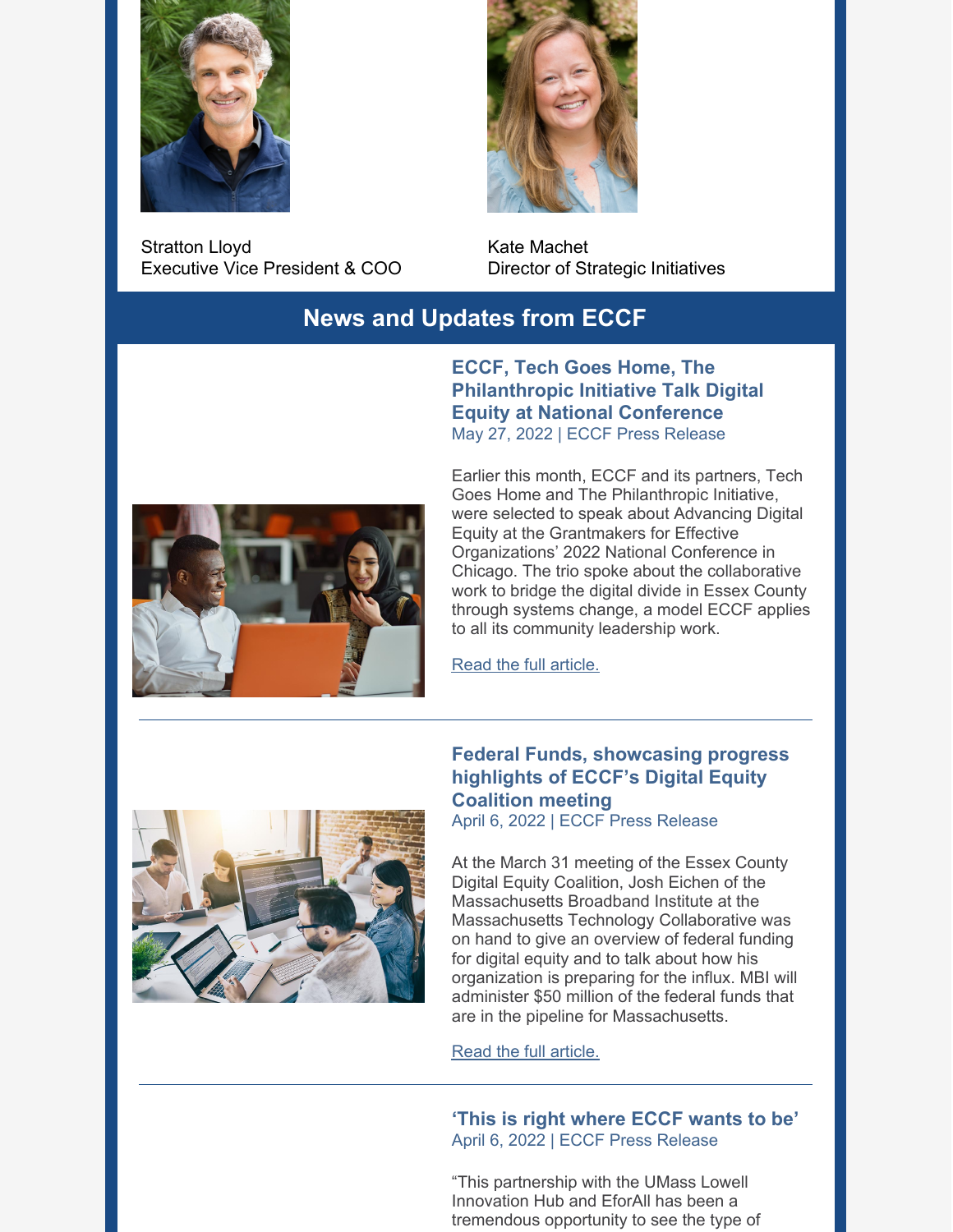

innovation that is taking place right here in our own communities as we seek collaborative ways to bridge the digital divide for people living in the 34 cities and towns of Essex County."

-Kate Machet, ECCF's director of strategic initiatives

Read the full [article.](https://www.eccf.org/blog/2022/05/06/this-is-right-where-eccf-wants-to-be/)

# **ECCF In The News**

#### **Northshore Conversations: Digital Divide** March 26, 2022 | Northshore Enterprise Radio

Show

Kate Machet, ECCF's director of strategic initiatives, and Stephanie Guyotte of the UMass Lowell Innovation Hub Haverhill join North Shore Conversations host Laura Swanson to discuss the Digital Divide and how ECCF is working with organizations like UMass and others to bridge the gap between Essex County residents with access to technology and those who lack the tools and resources to fully engage in our increasingly digital world.

Listen to the full [interview.](https://soundcloud.com/northshore1049/north-shore-conversations-03-26-2022-digital-divide?utm_source=clipboard&utm_medium=text&utm_campaign=social_sharing)

#### **Contest aims to bridge digital divide by expanding computer access and literacy**

March 11, 2022 | The Boston Globe

ECCF is partnering with UMass Lowell and nonprofit EforAll to seek innovative solutions from the community to help bridge the digital divide.

"We're always looking for solutions that come from the communities," said Kate Machet, the foundation's director of strategic initiatives. "We hope this contest inspires entrepreneurial collaboration to address all these issues."

Read the full [article.](https://www.bostonglobe.com/2022/03/11/metro/contest-aims-bridge-digital-divide-by-expanding-computer-access-literacy/)

# **More Digital Equity News**

**Progress being made on digital inequity — but more needed** March 11, 2022 | CommonWealth

Digital inequity isn't new, and policymakers, advocates and community-based organizations have been working together to address the challenge for decades. Right now, in the context of COVID-19, we have a unique opportunity to